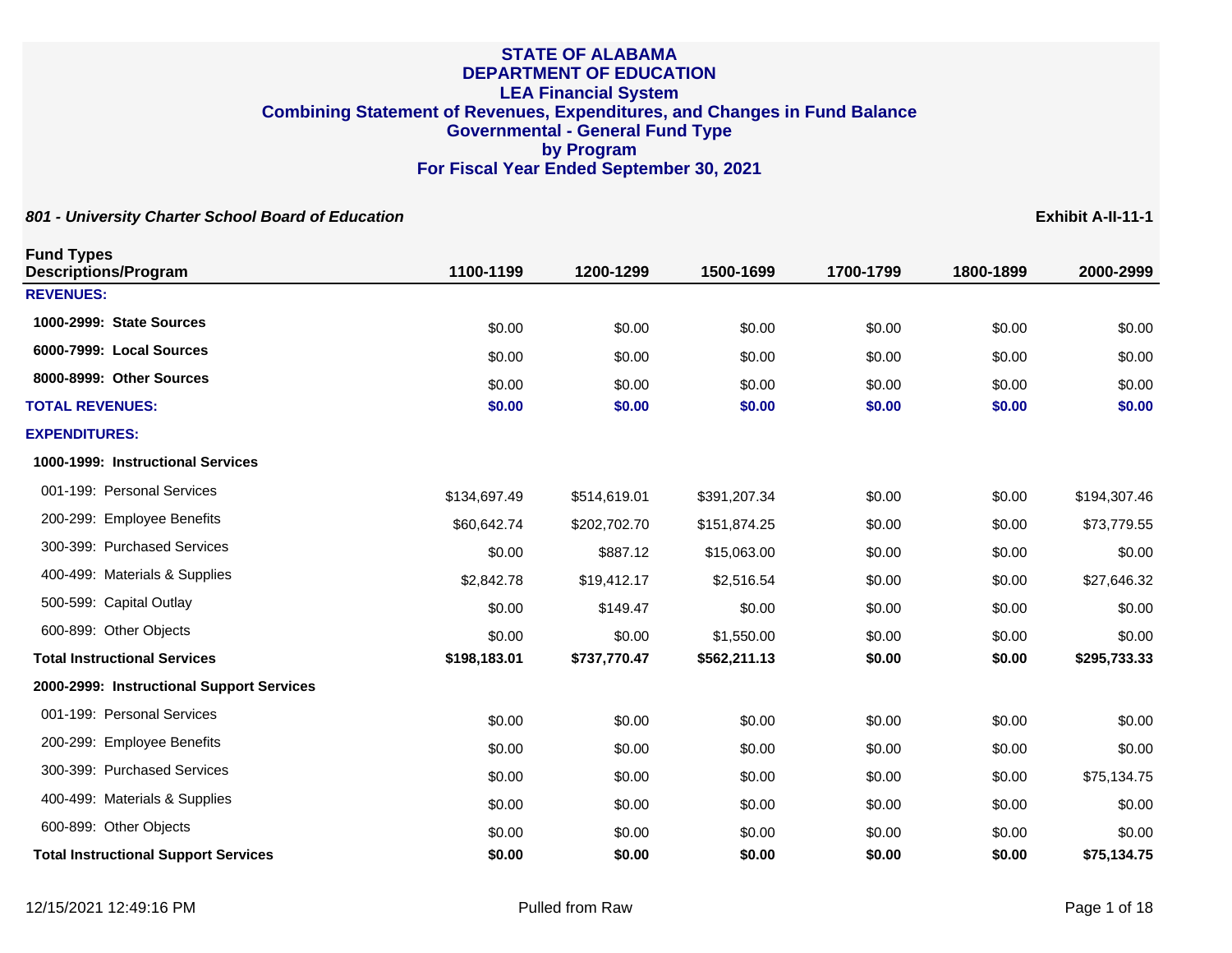**801 - University Charter School Board of Education Exhibit A-II-11-1**

**Fund Types Descriptions/Program 1100-1199 1200-1299 1500-1699 1700-1799 1800-1899 2000-2999 3000-3999: Operations & Maintenance Services** 001-199: Personal Services \$0.00 \$0.00 \$0.00 \$0.00 \$0.00 200-299: Employee Benefits **60.00** \$0.00 \$0.00 \$0.00 \$0.00 \$0.00 \$0.00 \$0.00 \$0.00 \$0.00 300-399: Purchased Services \$0.00 \$0.00 \$438.37 \$0.00 \$0.00 \$0.00 400-499: Materials & Supplies 6.00 \$0.00 \$0.00 \$257.41 \$0.00 \$0.00 \$0.00 \$0.00 \$0.00 **Total Operations & Maintenance Services \$0.00 \$0.00 \$695.78 \$0.00 \$0.00 \$0.00 4000-4999: Auxiliary Services** 001-199: Personal Services \$0.00 \$0.00 \$0.00 \$0.00 \$0.00 200-299: Employee Benefits **60.00** \$0.00 \$0.00 \$0.00 \$0.00 \$0.00 \$0.00 \$0.00 \$0.00 \$0.00 300-399: Purchased Services \$0.00 \$0.00 \$0.00 \$0.00 \$0.00 400-499: Materials & Supplies 6.00 \$0.00 \$0.00 \$0.00 \$0.00 \$0.00 \$0.00 \$0.00 \$0.00 \$0.00 \$0.00 500-599: Capital Outlay \$0.00 \$0.00 \$0.00 \$0.00 \$0.00 **Total Auxiliary Services \$0.00 \$0.00 \$0.00 \$0.00 \$0.00 \$0.00 6000-6999: General Administrative Services** 001-199: Personal Services \$0.00 \$0.00 \$0.00 \$0.00 \$0.00 200-299: Employee Benefits **60.00** \$0.00 \$0.00 \$0.00 \$0.00 \$0.00 \$0.00 \$0.00 \$0.00 \$0.00 300-399: Purchased Services 60.00 \$0.00 \$0.00 \$0.00 \$0.00 \$0.00 \$0.00 \$0.00 \$0.00 \$0.00 \$0.00 400-499: Materials & Supplies 60.00 \$0.00 \$0.00 \$0.00 \$0.00 \$0.00 \$0.00 \$0.00 \$0.00 \$0.00 \$0.00 600-899: Other Objects \$0.00 \$0.00 \$0.00 \$0.00 \$0.00 \$0.00 **Total General Administrative Services \$0.00 \$0.00 \$0.00 \$0.00 \$0.00 \$0.00**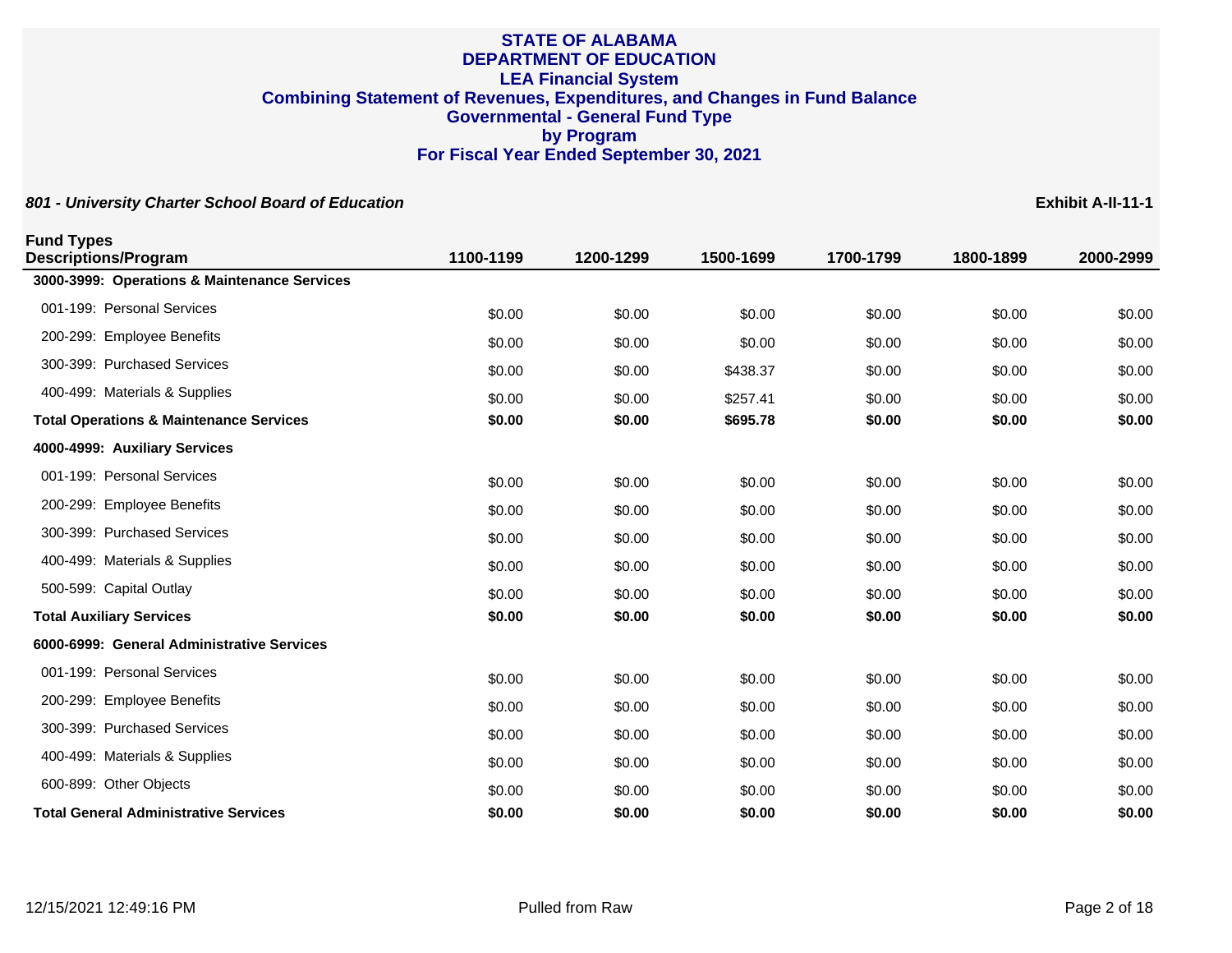| <b>Fund Types</b>                                                                |              |              |              |           |           |              |
|----------------------------------------------------------------------------------|--------------|--------------|--------------|-----------|-----------|--------------|
| Descriptions/Program                                                             | 1100-1199    | 1200-1299    | 1500-1699    | 1700-1799 | 1800-1899 | 2000-2999    |
| 7000-7999: Capital Outlay                                                        |              |              |              |           |           |              |
| 300-399: Purchased Services                                                      | \$0.00       | \$0.00       | \$0.00       | \$0.00    | \$0.00    | \$0.00       |
| <b>Total Capital Outlay</b>                                                      | \$0.00       | \$0.00       | \$0.00       | \$0.00    | \$0.00    | \$0.00       |
| 9000-9899: Other Expenditures                                                    |              |              |              |           |           |              |
| 001-199: Personal Services                                                       | \$0.00       | \$0.00       | \$0.00       | \$0.00    | \$0.00    | \$0.00       |
| 200-299: Employee Benefits                                                       | \$0.00       | \$0.00       | \$0.00       | \$0.00    | \$0.00    | \$0.00       |
| 300-399: Purchased Services                                                      | \$0.00       | \$0.00       | \$0.00       | \$0.00    | \$0.00    | \$0.00       |
| 400-499: Materials & Supplies                                                    | \$0.00       | \$0.00       | \$0.00       | \$0.00    | \$0.00    | \$0.00       |
| 600-899: Other Objects                                                           | \$0.00       | \$0.00       | \$0.00       | \$0.00    | \$0.00    | \$0.00       |
| <b>Total Other Expenditures</b>                                                  | \$0.00       | \$0.00       | \$0.00       | \$0.00    | \$0.00    | \$0.00       |
| <b>TOTAL EXPENDITURES:</b>                                                       | \$198,183.01 | \$737,770.47 | \$562,906.91 | \$0.00    | \$0.00    | \$370,868.08 |
| TOTAL EXPENDITURES, OTHER FINANCING<br><b>SOURCES, AND OTHER FINANCING USES:</b> | \$198,183.01 | \$737,770.47 | \$562,906.91 | \$0.00    | \$0.00    | \$370,868.08 |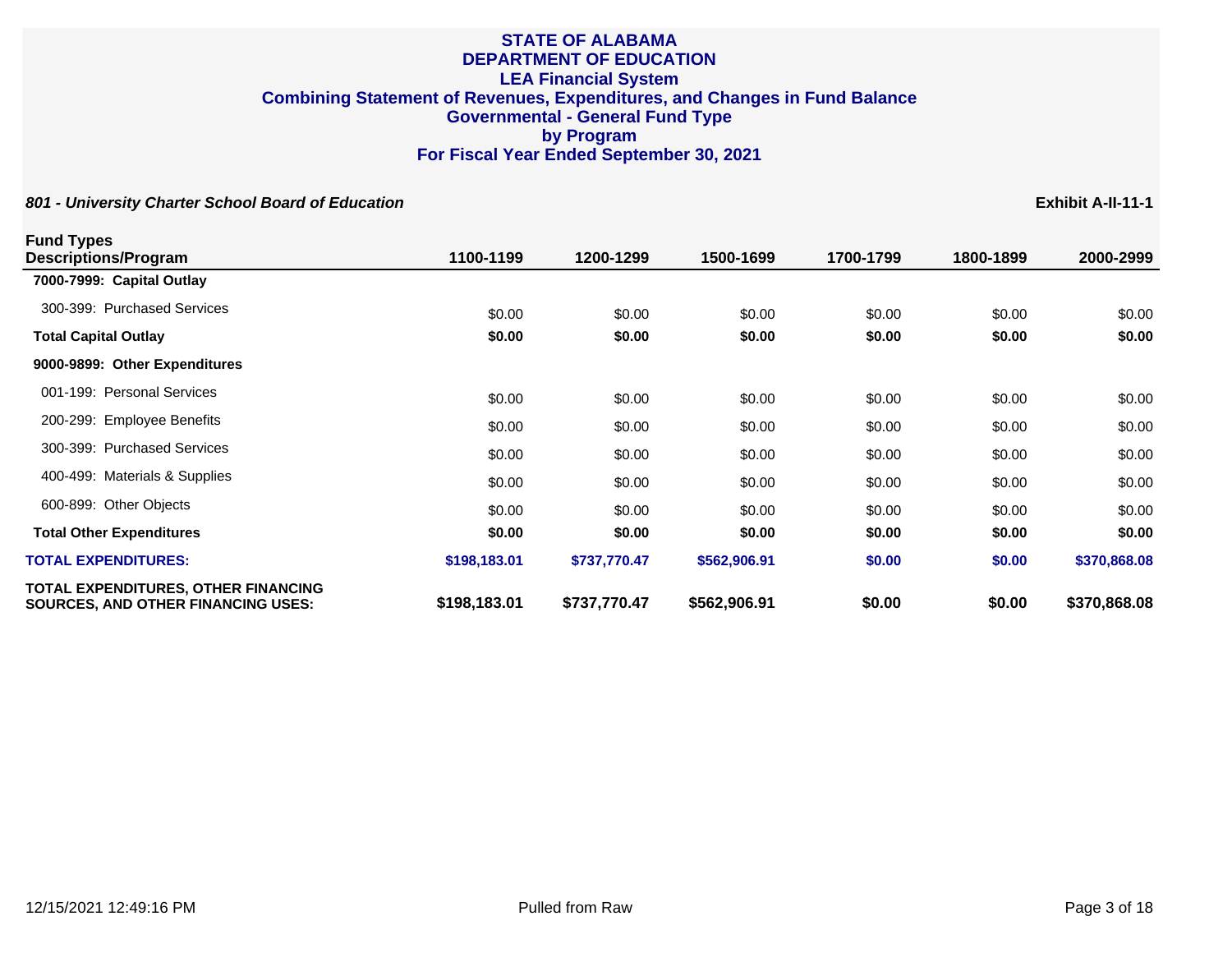| <b>Fund Types</b><br><b>Descriptions/Program</b> | 3000-3999   | 4100-4170 | 4200-5999   | 8100-8199    | 8200-8299    | 8300-8399 |
|--------------------------------------------------|-------------|-----------|-------------|--------------|--------------|-----------|
| <b>REVENUES:</b>                                 |             |           |             |              |              |           |
| 1000-2999: State Sources                         | \$0.00      | \$0.00    | \$0.00      | \$0.00       | \$0.00       | \$0.00    |
| 6000-7999: Local Sources                         | \$0.00      | \$0.00    | \$0.00      | \$0.00       | \$0.00       | \$0.00    |
| 8000-8999: Other Sources                         | \$0.00      | \$0.00    | \$0.00      | \$0.00       | \$0.00       | \$0.00    |
| <b>TOTAL REVENUES:</b>                           | \$0.00      | \$0.00    | \$0.00      | \$0.00       | \$0.00       | \$0.00    |
| <b>EXPENDITURES:</b>                             |             |           |             |              |              |           |
| 1000-1999: Instructional Services                |             |           |             |              |              |           |
| 001-199: Personal Services                       | \$0.00      | \$0.00    | \$69,720.54 | \$425,802.21 | \$0.00       | \$0.00    |
| 200-299: Employee Benefits                       | \$0.00      | \$0.00    | \$5,603.59  | \$181,600.77 | \$0.00       | \$0.00    |
| 300-399: Purchased Services                      | \$0.00      | \$0.00    | \$0.00      | \$30,253.46  | \$0.00       | \$0.00    |
| 400-499: Materials & Supplies                    | \$0.00      | \$0.00    | \$14,008.00 | \$77,877.64  | \$0.00       | \$0.00    |
| 500-599: Capital Outlay                          | \$0.00      | \$0.00    | \$0.00      | \$0.00       | \$0.00       | \$0.00    |
| 600-899: Other Objects                           | \$0.00      | \$0.00    | \$0.00      | \$160.00     | \$0.00       | \$0.00    |
| <b>Total Instructional Services</b>              | \$0.00      | \$0.00    | \$89,332.13 | \$715,694.08 | \$0.00       | \$0.00    |
| 2000-2999: Instructional Support Services        |             |           |             |              |              |           |
| 001-199: Personal Services                       | \$42,868.24 | \$0.00    | \$0.00      | \$0.00       | \$448,925.81 | \$0.00    |
| 200-299: Employee Benefits                       | \$17,465.20 | \$0.00    | \$0.00      | \$0.00       | \$178,507.38 | \$0.00    |
| 300-399: Purchased Services                      | \$1,671.00  | \$0.00    | \$0.00      | \$0.00       | \$38,146.49  | \$0.00    |
| 400-499: Materials & Supplies                    | \$0.00      | \$0.00    | \$0.00      | \$0.00       | \$28,207.73  | \$0.00    |
| 600-899: Other Objects                           | \$0.00      | \$0.00    | \$0.00      | \$0.00       | \$770.00     | \$0.00    |
| <b>Total Instructional Support Services</b>      | \$62,004.44 | \$0.00    | \$0.00      | \$0.00       | \$694,557.41 | \$0.00    |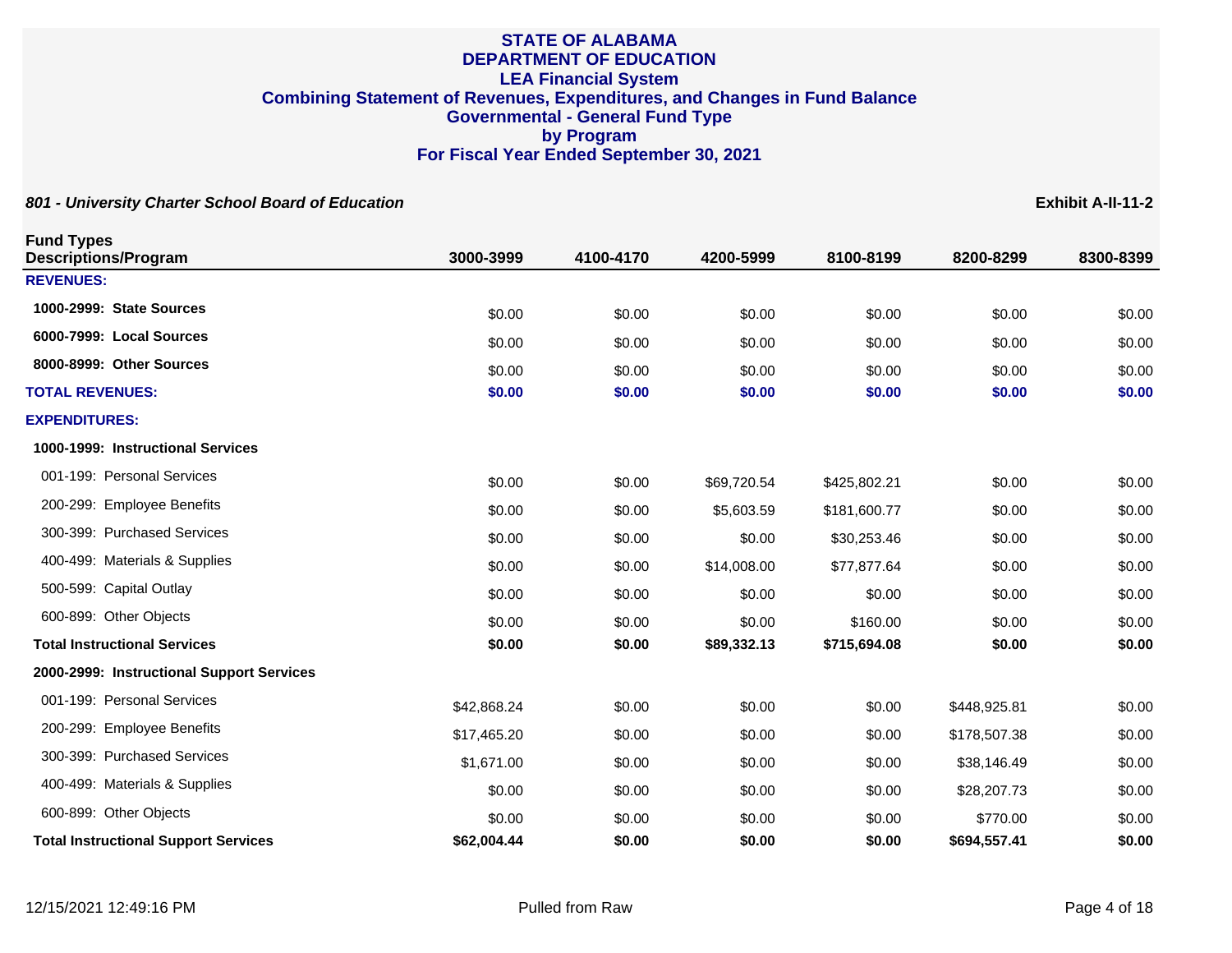**801 - University Charter School Board of Education Exhibit A-II-11-2**

**Fund Types Descriptions/Program 3000-3999 4100-4170 4200-5999 8100-8199 8200-8299 8300-8399 3000-3999: Operations & Maintenance Services** 001-199: Personal Services \$0.00 \$0.00 \$0.00 \$0.00 \$64,603.08 200-299: Employee Benefits **60.00** \$0.00 \$199,379,61 \$0.00 \$0.00 \$0.00 \$0.00 \$0.00 \$39,379.61 300-399: Purchased Services \$0.00 \$0.00 \$0.00 \$0.00 \$64,876.42 400-499: Materials & Supplies **60.00** \$0.00 \$0.00 \$0.00 \$0.00 \$0.00 \$0.00 \$1,959.96 **Total Operations & Maintenance Services \$0.00 \$0.00 \$0.00 \$0.00 \$0.00 \$170,819.07 4000-4999: Auxiliary Services** 001-199: Personal Services \$0.00 \$0.00 \$0.00 \$0.00 \$0.00 200-299: Employee Benefits **60.00** \$0.00 \$0.00 \$0.00 \$0.00 \$0.00 \$0.00 \$0.00 \$0.00 \$0.00 300-399: Purchased Services \$0.00 \$0.00 \$0.00 \$0.00 \$0.00 400-499: Materials & Supplies 6.00 \$0.00 \$0.00 \$0.00 \$0.00 \$0.00 \$0.00 \$0.00 \$0.00 \$0.00 \$0.00 500-599: Capital Outlay \$0.00 \$0.00 \$0.00 \$0.00 \$0.00 **Total Auxiliary Services \$0.00 \$0.00 \$0.00 \$0.00 \$0.00 \$0.00 6000-6999: General Administrative Services** 001-199: Personal Services \$0.00 \$0.00 \$0.00 \$0.00 \$0.00 200-299: Employee Benefits **60.00** \$0.00 \$0.00 \$0.00 \$0.00 \$0.00 \$0.00 \$0.00 \$0.00 \$0.00 300-399: Purchased Services 60.00 \$0.00 \$0.00 \$0.00 \$0.00 \$0.00 \$0.00 \$0.00 \$0.00 \$0.00 \$0.00 400-499: Materials & Supplies 60.00 \$0.00 \$0.00 \$0.00 \$0.00 \$0.00 \$0.00 \$0.00 \$0.00 \$0.00 \$0.00 600-899: Other Objects \$0.00 \$0.00 \$0.00 \$0.00 \$0.00 \$0.00 **Total General Administrative Services \$0.00 \$0.00 \$0.00 \$0.00 \$0.00 \$0.00**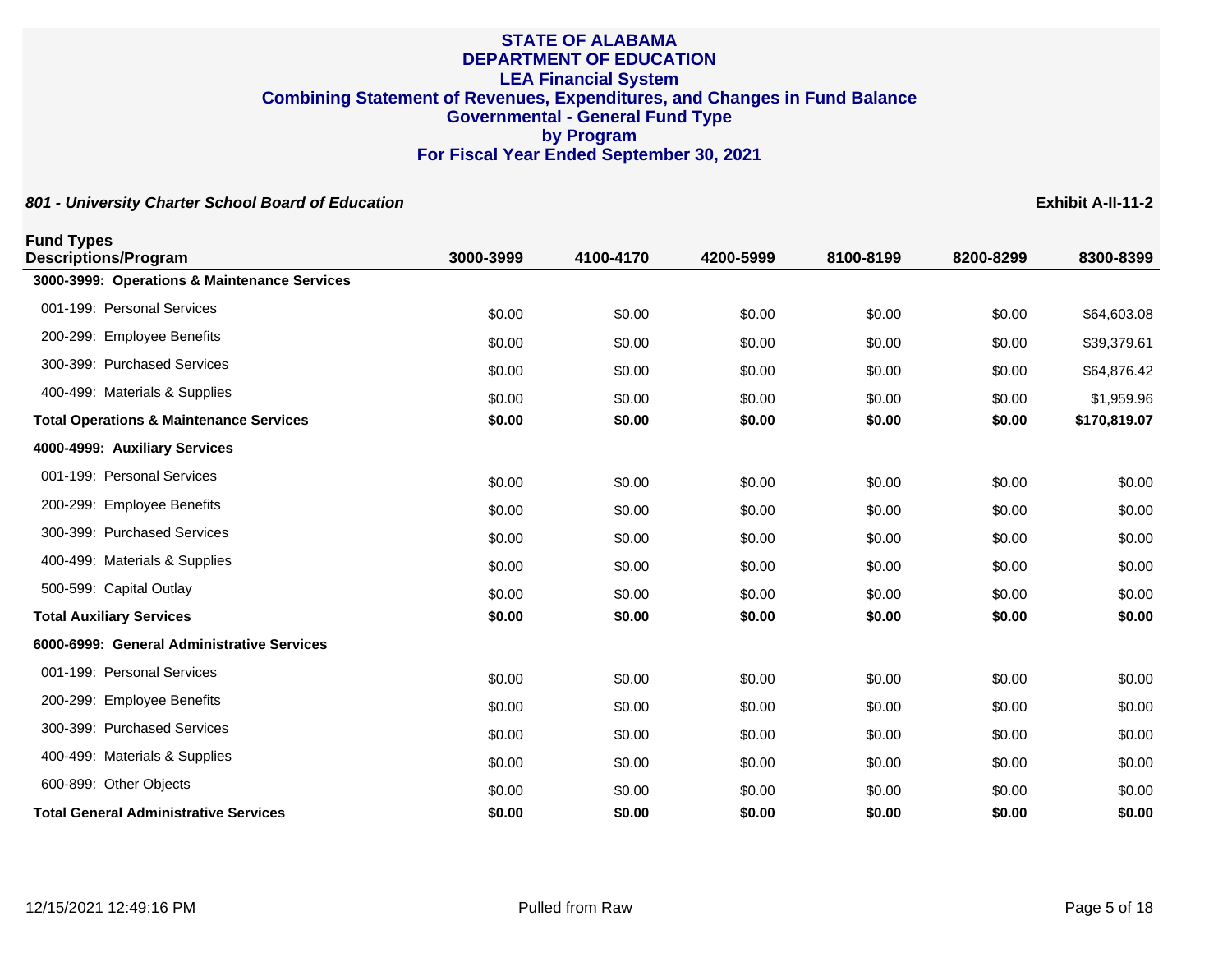| <b>Fund Types</b>                                                                       |             |           |              |              |              |              |
|-----------------------------------------------------------------------------------------|-------------|-----------|--------------|--------------|--------------|--------------|
| Descriptions/Program                                                                    | 3000-3999   | 4100-4170 | 4200-5999    | 8100-8199    | 8200-8299    | 8300-8399    |
| 7000-7999: Capital Outlay                                                               |             |           |              |              |              |              |
| 300-399: Purchased Services                                                             | \$0.00      | \$0.00    | \$0.00       | \$0.00       | \$0.00       | \$0.00       |
| <b>Total Capital Outlay</b>                                                             | \$0.00      | \$0.00    | \$0.00       | \$0.00       | \$0.00       | \$0.00       |
| 9000-9899: Other Expenditures                                                           |             |           |              |              |              |              |
| 001-199: Personal Services                                                              | \$0.00      | \$0.00    | \$196,967.34 | \$0.00       | \$0.00       | \$0.00       |
| 200-299: Employee Benefits                                                              | \$0.00      | \$0.00    | \$72,560.64  | \$0.00       | \$0.00       | \$0.00       |
| 300-399: Purchased Services                                                             | \$0.00      | \$0.00    | \$50.00      | \$0.00       | \$0.00       | \$0.00       |
| 400-499: Materials & Supplies                                                           | \$0.00      | \$0.00    | \$34,097.00  | \$0.00       | \$0.00       | \$0.00       |
| 600-899: Other Objects                                                                  | \$0.00      | \$0.00    | \$33,473.97  | \$0.00       | \$0.00       | \$0.00       |
| <b>Total Other Expenditures</b>                                                         | \$0.00      | \$0.00    | \$337,148.95 | \$0.00       | \$0.00       | \$0.00       |
| <b>TOTAL EXPENDITURES:</b>                                                              | \$62,004.44 | \$0.00    | \$426,481.08 | \$715,694.08 | \$694,557.41 | \$170,819.07 |
| <b>TOTAL EXPENDITURES, OTHER FINANCING</b><br><b>SOURCES, AND OTHER FINANCING USES:</b> | \$62,004.44 | \$0.00    | \$426,481.08 | \$715,694.08 | \$694,557.41 | \$170,819.07 |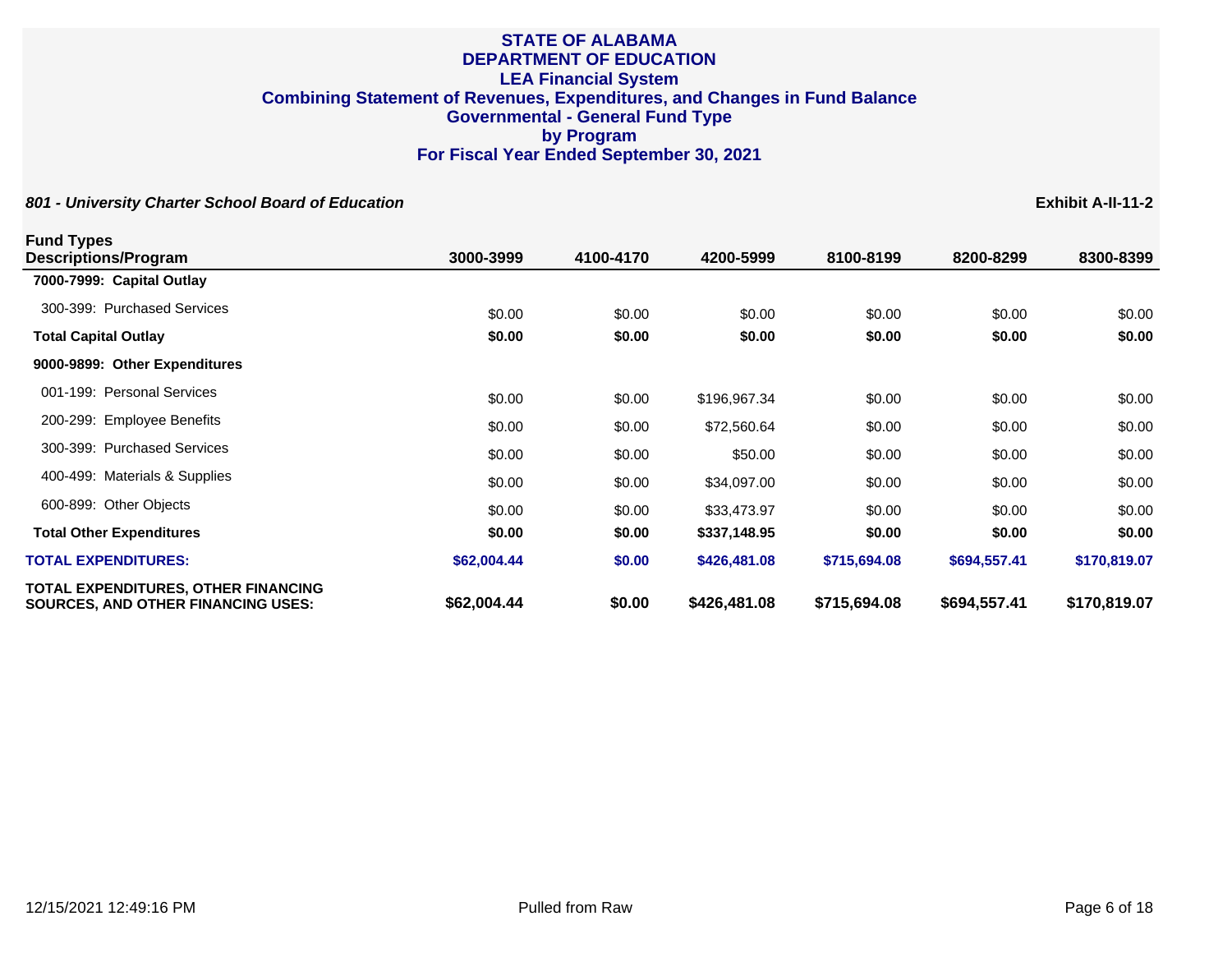| <b>Fund Types</b><br><b>Descriptions/Program</b> | 8410-8419 | 8420-8429 | 8600-8699 | 9000-9997      |
|--------------------------------------------------|-----------|-----------|-----------|----------------|
| <b>REVENUES:</b>                                 |           |           |           |                |
| 1000-2999: State Sources                         |           |           |           |                |
| 6000-7999: Local Sources                         | \$0.00    | \$0.00    | \$0.00    | \$3,822,341.38 |
|                                                  | \$0.00    | \$0.00    | \$0.00    | \$871,567.07   |
| 8000-8999: Other Sources                         | \$0.00    | \$0.00    | \$0.00    | \$25,738.25    |
| <b>TOTAL REVENUES:</b>                           | \$0.00    | \$0.00    | \$0.00    | \$4,719,646.70 |
| <b>EXPENDITURES:</b>                             |           |           |           |                |
| 1000-1999: Instructional Services                |           |           |           |                |
| 001-199: Personal Services                       | \$0.00    | \$0.00    | \$0.00    | \$0.00         |
| 200-299: Employee Benefits                       | \$0.00    | \$0.00    | \$0.00    | \$0.00         |
| 300-399: Purchased Services                      | \$0.00    | \$0.00    | \$0.00    | \$0.00         |
| 400-499: Materials & Supplies                    | \$0.00    | \$0.00    | \$0.00    | \$0.00         |
| 500-599: Capital Outlay                          | \$0.00    | \$0.00    | \$0.00    | \$0.00         |
| 600-899: Other Objects                           | \$0.00    | \$0.00    | \$0.00    | \$0.00         |
| <b>Total Instructional Services</b>              | \$0.00    | \$0.00    | \$0.00    | \$0.00         |
| 2000-2999: Instructional Support Services        |           |           |           |                |
| 001-199: Personal Services                       | \$0.00    | \$0.00    | \$0.00    | \$0.00         |
| 200-299: Employee Benefits                       | \$0.00    | \$0.00    | \$0.00    | \$0.00         |
| 300-399: Purchased Services                      | \$0.00    | \$0.00    | \$0.00    | \$0.00         |
| 400-499: Materials & Supplies                    | \$0.00    | \$0.00    | \$0.00    | \$0.00         |
| 600-899: Other Objects                           | \$0.00    | \$0.00    | \$0.00    | \$0.00         |
| <b>Total Instructional Support Services</b>      | \$0.00    | \$0.00    | \$0.00    | \$0.00         |
|                                                  |           |           |           |                |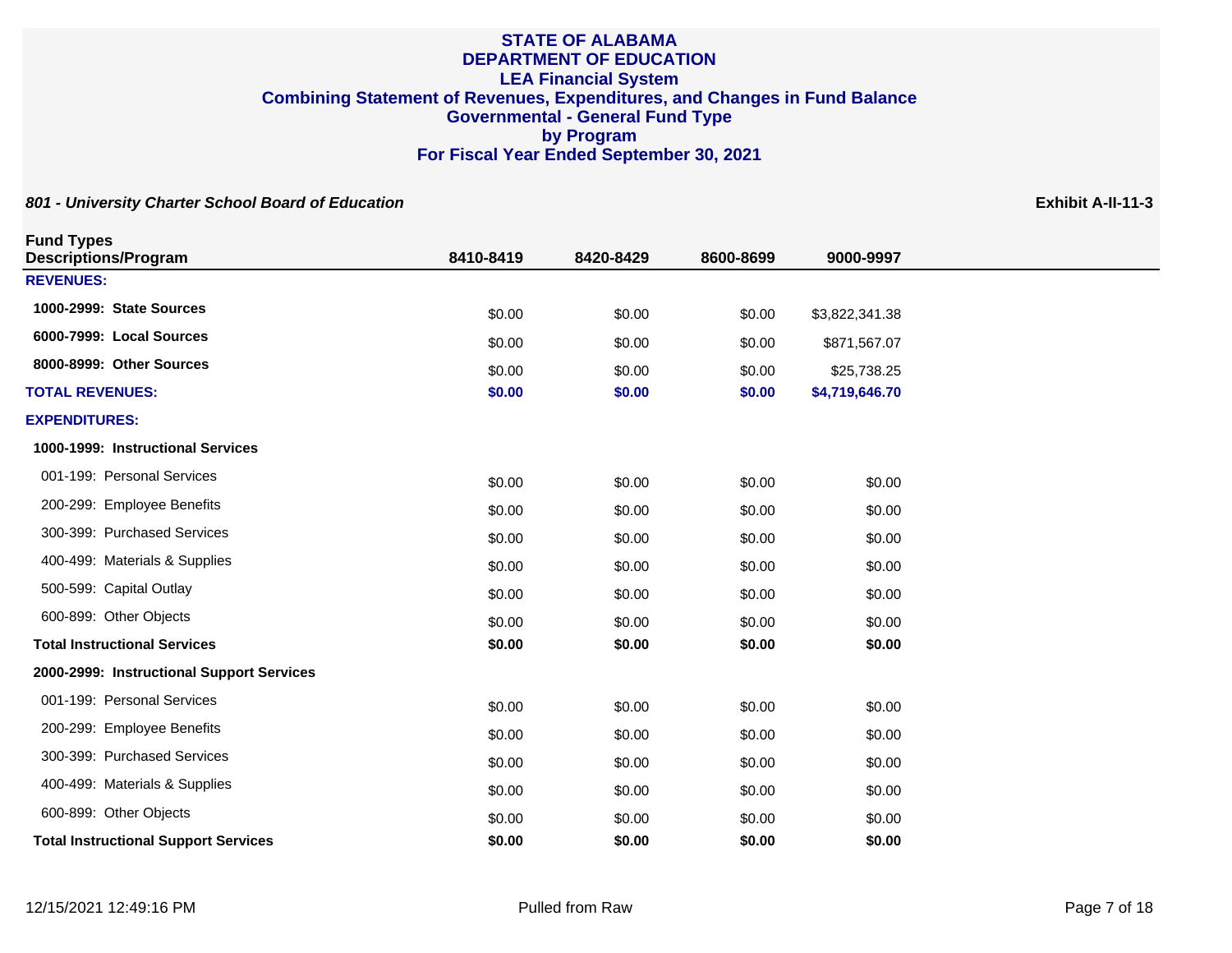| <b>Fund Types</b>                                  |             |              |              |           |
|----------------------------------------------------|-------------|--------------|--------------|-----------|
| <b>Descriptions/Program</b>                        | 8410-8419   | 8420-8429    | 8600-8699    | 9000-9997 |
| 3000-3999: Operations & Maintenance Services       |             |              |              |           |
| 001-199: Personal Services                         | \$0.00      | \$0.00       | \$0.00       | \$0.00    |
| 200-299: Employee Benefits                         | \$0.00      | \$0.00       | \$0.00       | \$0.00    |
| 300-399: Purchased Services                        | \$0.00      | \$0.00       | \$0.00       | \$0.00    |
| 400-499: Materials & Supplies                      | \$0.00      | \$0.00       | \$0.00       | \$0.00    |
| <b>Total Operations &amp; Maintenance Services</b> | \$0.00      | \$0.00       | \$0.00       | \$0.00    |
| 4000-4999: Auxiliary Services                      |             |              |              |           |
| 001-199: Personal Services                         | \$4,681.25  | \$0.00       | \$0.00       | \$0.00    |
| 200-299: Employee Benefits                         | \$388.54    | \$0.00       | \$0.00       | \$0.00    |
| 300-399: Purchased Services                        | \$0.00      | \$101,613.58 | \$0.00       | \$0.00    |
| 400-499: Materials & Supplies                      | \$6,897.75  | \$0.00       | \$0.00       | \$0.00    |
| 500-599: Capital Outlay                            | \$3,911.21  | \$0.00       | \$0.00       | \$0.00    |
| <b>Total Auxiliary Services</b>                    | \$15,878.75 | \$101,613.58 | \$0.00       | \$0.00    |
| 6000-6999: General Administrative Services         |             |              |              |           |
| 001-199: Personal Services                         | \$0.00      | \$0.00       | \$30,850.00  | \$0.00    |
| 200-299: Employee Benefits                         | \$0.00      | \$0.00       | \$14,402.05  | \$0.00    |
| 300-399: Purchased Services                        | \$0.00      | \$0.00       | \$316,454.90 | \$0.00    |
| 400-499: Materials & Supplies                      | \$0.00      | \$0.00       | \$115,344.97 | \$0.00    |
| 600-899: Other Objects                             | \$0.00      | \$0.00       | \$7,761.85   | \$0.00    |
| <b>Total General Administrative Services</b>       | \$0.00      | \$0.00       | \$484,813.77 | \$0.00    |
|                                                    |             |              |              |           |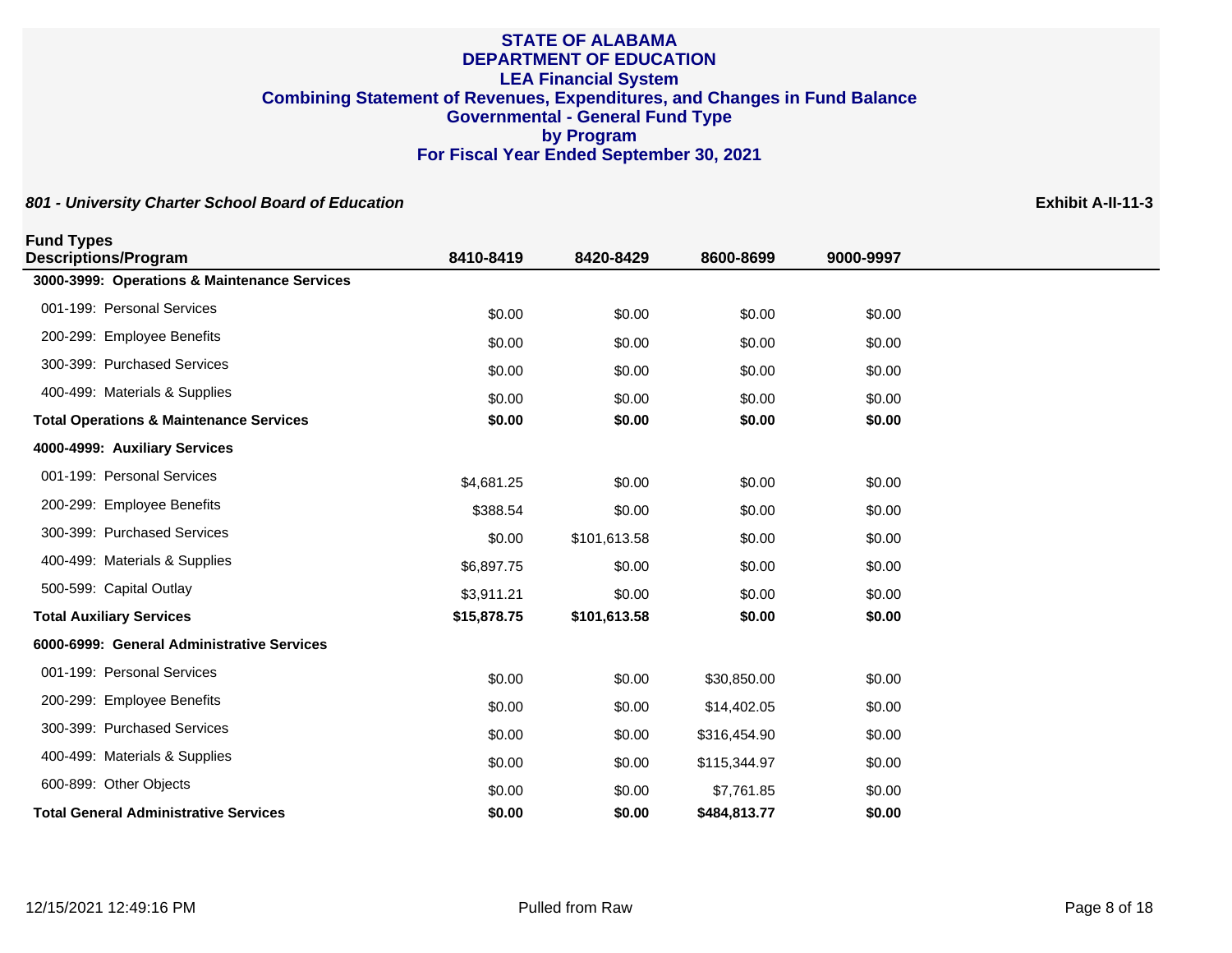| <b>Fund Types</b>                                                                       |             |              |              |             |
|-----------------------------------------------------------------------------------------|-------------|--------------|--------------|-------------|
| <b>Descriptions/Program</b>                                                             | 8410-8419   | 8420-8429    | 8600-8699    | 9000-9997   |
| 7000-7999: Capital Outlay                                                               |             |              |              |             |
| 300-399: Purchased Services                                                             | \$0.00      | \$0.00       | \$0.00       | \$49,474.33 |
| <b>Total Capital Outlay</b>                                                             | \$0.00      | \$0.00       | \$0.00       | \$49,474.33 |
| 9000-9899: Other Expenditures                                                           |             |              |              |             |
| 001-199: Personal Services                                                              | \$0.00      | \$0.00       | \$0.00       | \$0.00      |
| 200-299: Employee Benefits                                                              | \$0.00      | \$0.00       | \$0.00       | \$0.00      |
| 300-399: Purchased Services                                                             | \$0.00      | \$0.00       | \$0.00       | \$0.00      |
| 400-499: Materials & Supplies                                                           | \$0.00      | \$0.00       | \$0.00       | \$0.00      |
| 600-899: Other Objects                                                                  | \$0.00      | \$0.00       | \$0.00       | \$419.77    |
| <b>Total Other Expenditures</b>                                                         | \$0.00      | \$0.00       | \$0.00       | \$419.77    |
| <b>TOTAL EXPENDITURES:</b>                                                              | \$15,878.75 | \$101,613.58 | \$484,813.77 | \$49,894.10 |
| <b>TOTAL EXPENDITURES, OTHER FINANCING</b><br><b>SOURCES, AND OTHER FINANCING USES:</b> | \$15,878.75 | \$101,613.58 | \$484,813.77 | \$49,894.10 |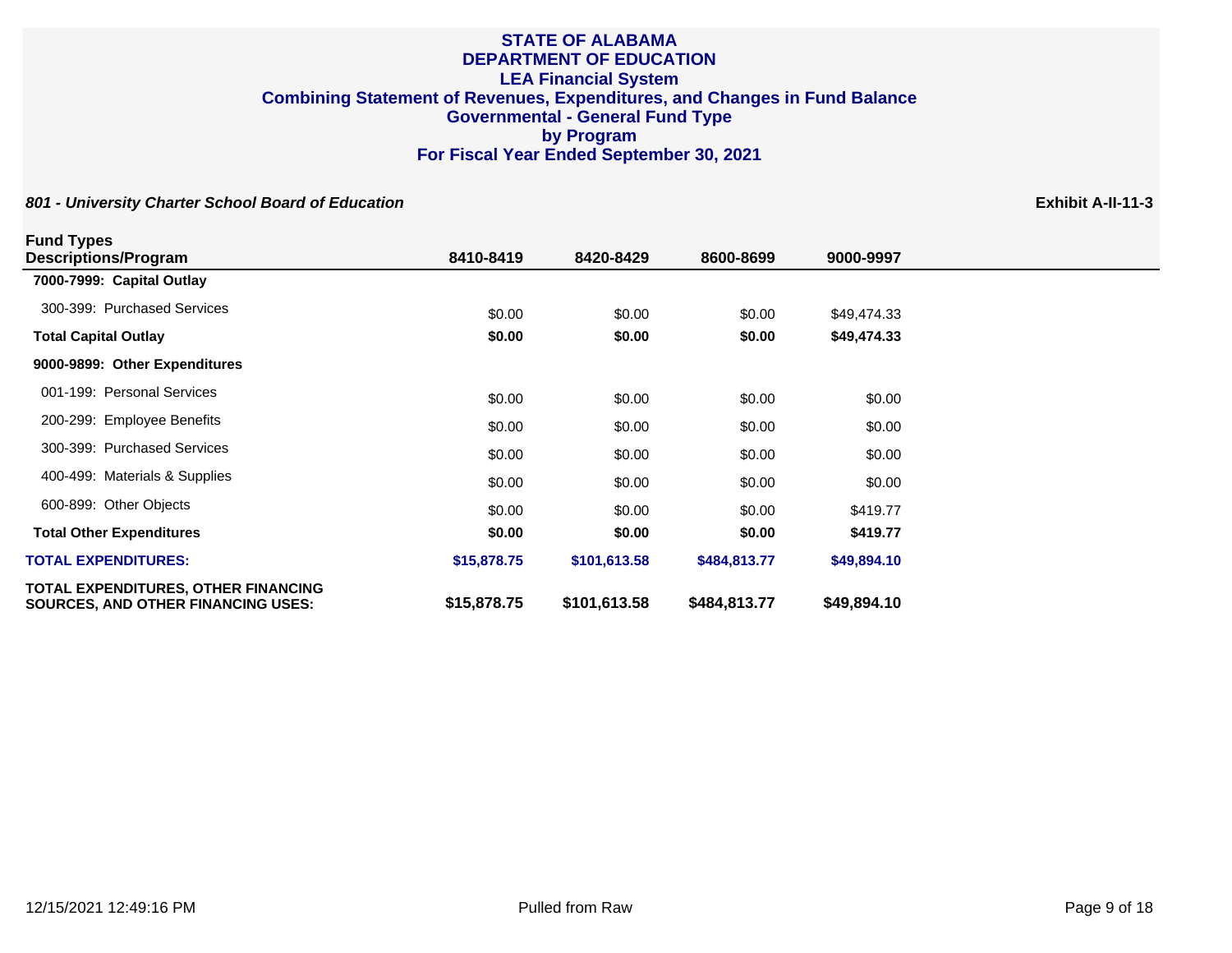| 801 - University Charter School Board of Education |           |              |            |           |           | Exhibit A-II-12-1 |
|----------------------------------------------------|-----------|--------------|------------|-----------|-----------|-------------------|
| <b>Fund Types</b><br><b>Descriptions/Program</b>   | 1100-1199 | 1200-1299    | 1500-1699  | 1700-1799 | 1800-1899 | 2000-2999         |
| <b>REVENUES:</b>                                   |           |              |            |           |           |                   |
| 3000-5999: Federal Sources                         | \$0.00    | \$0.00       | \$0.00     | \$0.00    | \$0.00    | \$0.00            |
| 6000-7999: Local Sources                           | \$0.00    | \$0.00       | \$0.00     | \$0.00    | \$0.00    | \$0.00            |
| <b>TOTAL REVENUES:</b>                             | \$0.00    | \$0.00       | \$0.00     | \$0.00    | \$0.00    | \$0.00            |
| <b>EXPENDITURES:</b>                               |           |              |            |           |           |                   |
| 1000-1999: Instructional Services                  |           |              |            |           |           |                   |
| 001-199: Personal Services                         | \$0.00    | \$126,824.79 | \$0.00     | \$0.00    | \$0.00    | \$58,717.08       |
| 200-299: Employee Benefits                         | \$0.00    | \$54,369.08  | \$0.00     | \$0.00    | \$0.00    | \$23,991.92       |
| 300-399: Purchased Services                        | \$25.00   | \$640.00     | \$1,250.25 | \$0.00    | \$0.00    | \$0.00            |
| 400-499: Materials & Supplies                      | \$0.00    | \$0.00       | \$0.00     | \$0.00    | \$0.00    | \$0.00            |
| <b>Total Instructional Services</b>                | \$25.00   | \$181,833.87 | \$1,250.25 | \$0.00    | \$0.00    | \$82,709.00       |
| 2000-2999: Instructional Support Services          |           |              |            |           |           |                   |
| 001-199: Personal Services                         | \$0.00    | \$0.00       | \$0.00     | \$0.00    | \$0.00    | \$0.00            |
| 200-299: Employee Benefits                         | \$0.00    | \$0.00       | \$0.00     | \$0.00    | \$0.00    | \$0.00            |
| 300-399: Purchased Services                        | \$0.00    | \$0.00       | \$0.00     | \$0.00    | \$0.00    | \$0.00            |
| 400-499: Materials & Supplies                      | \$0.00    | \$0.00       | \$0.00     | \$0.00    | \$0.00    | \$0.00            |
| <b>Total Instructional Support Services</b>        | \$0.00    | \$0.00       | \$0.00     | \$0.00    | \$0.00    | \$0.00            |
| 4000-4999: Auxiliary Services                      |           |              |            |           |           |                   |
| 001-199: Personal Services                         | \$0.00    | \$0.00       | \$0.00     | \$0.00    | \$0.00    | \$0.00            |
| 200-299: Employee Benefits                         | \$0.00    | \$0.00       | \$0.00     | \$0.00    | \$0.00    | \$0.00            |
| 300-399: Purchased Services                        | \$0.00    | \$0.00       | \$0.00     | \$0.00    | \$0.00    | \$0.00            |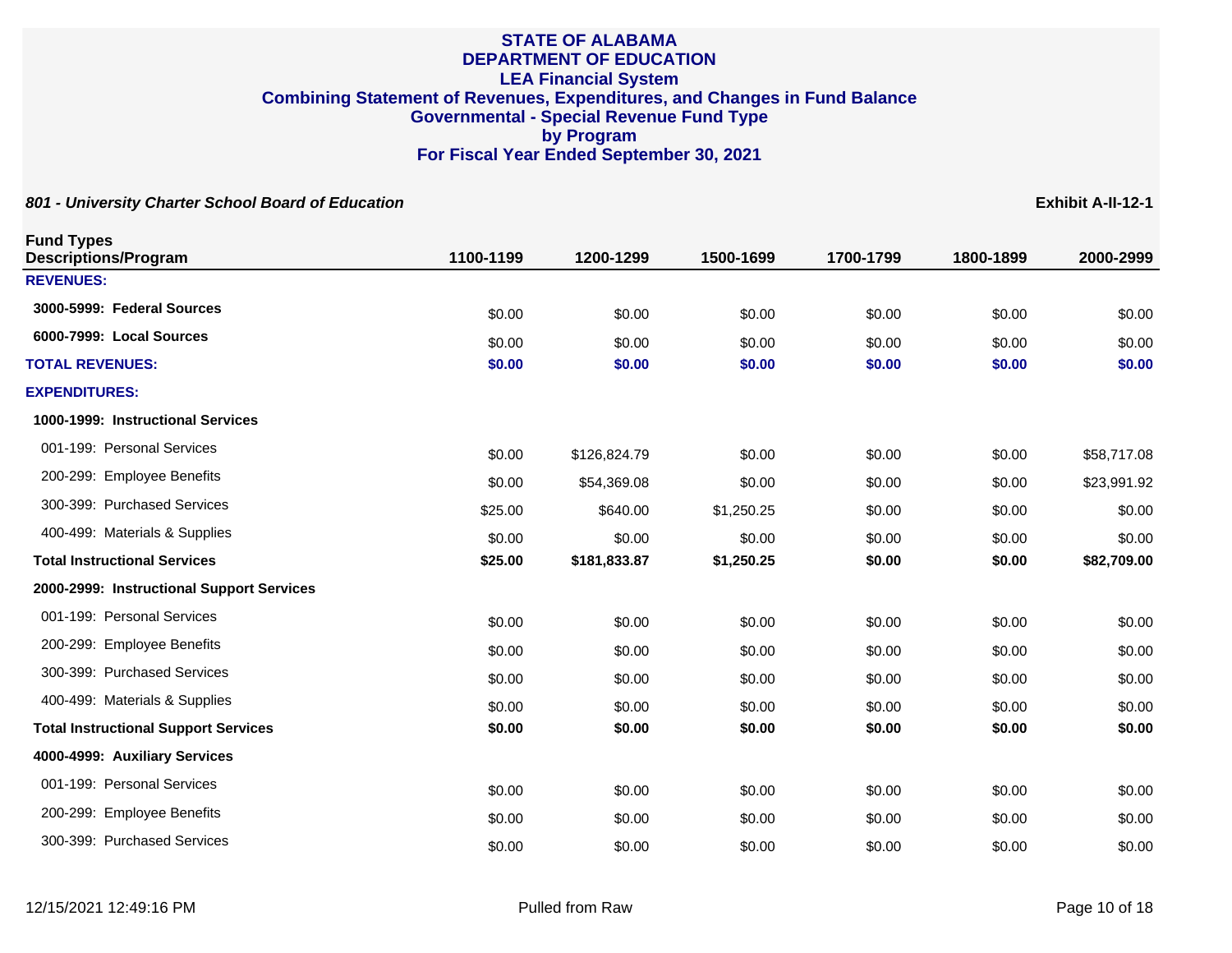| <b>Fund Types</b><br><b>Descriptions/Program</b>                                 | 1100-1199 | 1200-1299    | 1500-1699  | 1700-1799 | 1800-1899 | 2000-2999   |
|----------------------------------------------------------------------------------|-----------|--------------|------------|-----------|-----------|-------------|
| 400-499: Materials & Supplies                                                    | \$0.00    | \$0.00       | \$0.00     | \$0.00    | \$0.00    | \$0.00      |
| <b>Total Auxiliary Services</b>                                                  | \$0.00    | \$0.00       | \$0.00     | \$0.00    | \$0.00    | \$0.00      |
| 6000-6999: General Administrative Services                                       |           |              |            |           |           |             |
| 300-399: Purchased Services                                                      | \$0.00    | \$0.00       | \$0.00     | \$0.00    | \$0.00    | \$0.00      |
| <b>Total General Administrative Services</b>                                     | \$0.00    | \$0.00       | \$0.00     | \$0.00    | \$0.00    | \$0.00      |
| 9000-9899: Other Expenditures                                                    |           |              |            |           |           |             |
| 300-399: Purchased Services                                                      | \$0.00    | \$0.00       | \$0.00     | \$0.00    | \$0.00    | \$0.00      |
| 400-499: Materials & Supplies                                                    | \$0.00    | \$0.00       | \$0.00     | \$0.00    | \$0.00    | \$0.00      |
| 600-899: Other Objects                                                           | \$0.00    | \$0.00       | \$0.00     | \$0.00    | \$0.00    | \$0.00      |
| <b>Total Other Expenditures</b>                                                  | \$0.00    | \$0.00       | \$0.00     | \$0.00    | \$0.00    | \$0.00      |
| <b>TOTAL EXPENDITURES:</b>                                                       | \$25.00   | \$181,833.87 | \$1,250.25 | \$0.00    | \$0.00    | \$82,709.00 |
| <b>OTHER FINANCING SOURCES:</b>                                                  |           |              |            |           |           |             |
| 9200-9299: Transfers In                                                          | \$0.00    | \$0.00       | \$0.00     | \$0.00    | \$0.00    | \$0.00      |
| <b>TOTAL OTHER FINANCING SOURCES:</b>                                            | \$0.00    | \$0.00       | \$0.00     | \$0.00    | \$0.00    | \$0.00      |
| <b>OTHER FINANCING USES:</b>                                                     |           |              |            |           |           |             |
| 920-929: Transfers Out                                                           | \$0.00    | \$0.00       | \$0.00     | \$0.00    | \$0.00    | \$0.00      |
| <b>TOTAL OTHER FINANCING USES:</b>                                               | \$0.00    | \$0.00       | \$0.00     | \$0.00    | \$0.00    | \$0.00      |
| TOTAL EXPENDITURES, OTHER FINANCING<br><b>SOURCES, AND OTHER FINANCING USES:</b> | \$25.00   | \$181,833.87 | \$1,250.25 | \$0.00    | \$0.00    | \$82,709.00 |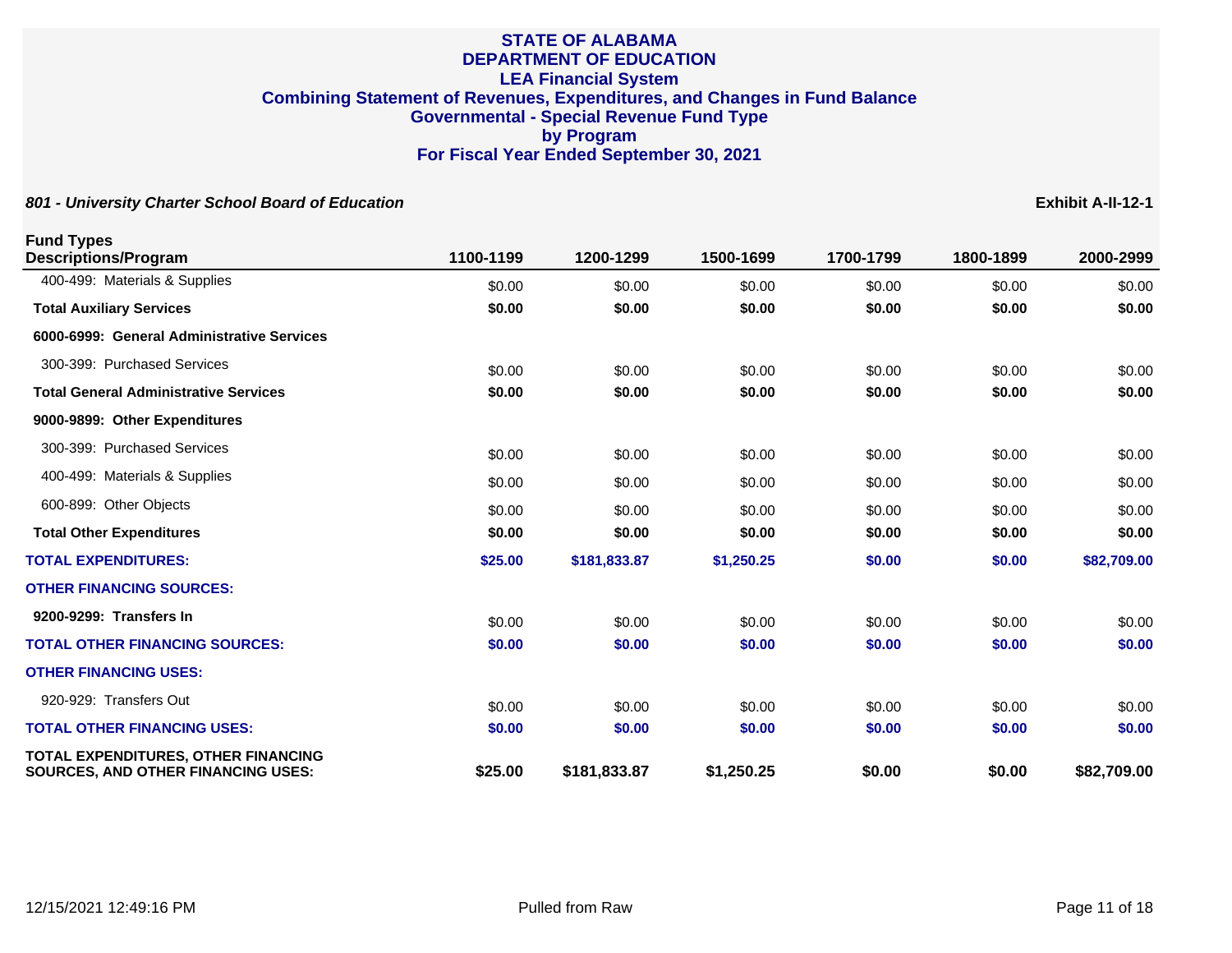| 801 - University Charter School Board of Education |            |           |              |              |              | Exhibit A-II-12-2 |
|----------------------------------------------------|------------|-----------|--------------|--------------|--------------|-------------------|
| <b>Fund Types</b><br><b>Descriptions/Program</b>   | 3000-3999  | 4100-4170 | 4200-5999    | 8100-8199    | 8200-8299    | 8300-8399         |
| <b>REVENUES:</b>                                   |            |           |              |              |              |                   |
| 3000-5999: Federal Sources                         | \$0.00     | \$0.00    | \$0.00       | \$0.00       | \$0.00       | \$0.00            |
| 6000-7999: Local Sources                           | \$0.00     | \$0.00    | \$0.00       | \$0.00       | \$0.00       | \$0.00            |
| <b>TOTAL REVENUES:</b>                             | \$0.00     | \$0.00    | \$0.00       | \$0.00       | \$0.00       | \$0.00            |
| <b>EXPENDITURES:</b>                               |            |           |              |              |              |                   |
| 1000-1999: Instructional Services                  |            |           |              |              |              |                   |
| 001-199: Personal Services                         | \$0.00     | \$0.00    | \$0.00       | \$53,680.04  | \$0.00       | \$0.00            |
| 200-299: Employee Benefits                         | \$0.00     | \$0.00    | \$0.00       | \$20,110.55  | \$0.00       | \$0.00            |
| 300-399: Purchased Services                        | \$0.00     | \$0.00    | \$21,556.00  | \$39,323.79  | \$0.00       | \$0.00            |
| 400-499: Materials & Supplies                      | \$8,289.00 | \$0.00    | \$97,818.03  | \$207,642.59 | \$0.00       | \$0.00            |
| <b>Total Instructional Services</b>                | \$8,289.00 | \$0.00    | \$119,374.03 | \$320,756.97 | \$0.00       | \$0.00            |
| 2000-2999: Instructional Support Services          |            |           |              |              |              |                   |
| 001-199: Personal Services                         | \$0.00     | \$0.00    | \$0.00       | \$0.00       | \$46,485.35  | \$0.00            |
| 200-299: Employee Benefits                         | \$0.00     | \$0.00    | \$0.00       | \$0.00       | \$9,976.26   | \$0.00            |
| 300-399: Purchased Services                        | \$0.00     | \$0.00    | \$0.00       | \$0.00       | \$35,550.08  | \$0.00            |
| 400-499: Materials & Supplies                      | \$0.00     | \$0.00    | \$0.00       | \$0.00       | \$17,953.88  | \$0.00            |
| <b>Total Instructional Support Services</b>        | \$0.00     | \$0.00    | \$0.00       | \$0.00       | \$109,965.57 | \$0.00            |
| 4000-4999: Auxiliary Services                      |            |           |              |              |              |                   |
| 001-199: Personal Services                         | \$0.00     | \$0.00    | \$0.00       | \$0.00       | \$0.00       | \$0.00            |
| 200-299: Employee Benefits                         | \$0.00     | \$0.00    | \$0.00       | \$0.00       | \$0.00       | \$0.00            |
| 300-399: Purchased Services                        | \$0.00     | \$0.00    | \$0.00       | \$0.00       | \$0.00       | \$0.00            |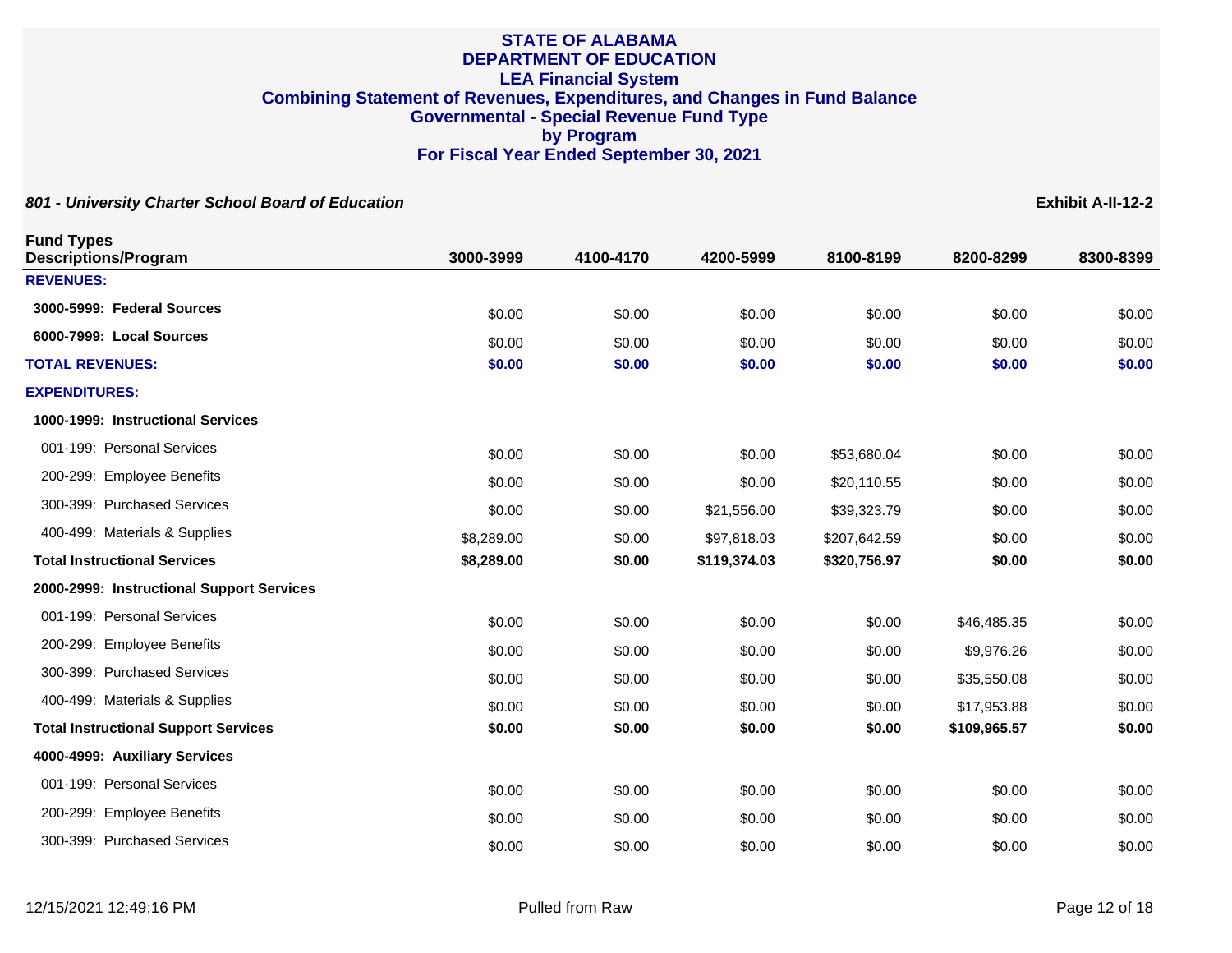| <b>Fund Types</b><br><b>Descriptions/Program</b>                                 | 3000-3999  | 4100-4170 | 4200-5999    | 8100-8199    | 8200-8299    | 8300-8399 |
|----------------------------------------------------------------------------------|------------|-----------|--------------|--------------|--------------|-----------|
| 400-499: Materials & Supplies                                                    | \$0.00     | \$0.00    | \$0.00       | \$0.00       | \$0.00       | \$0.00    |
| <b>Total Auxiliary Services</b>                                                  | \$0.00     | \$0.00    | \$0.00       | \$0.00       | \$0.00       | \$0.00    |
| 6000-6999: General Administrative Services                                       |            |           |              |              |              |           |
| 300-399: Purchased Services                                                      | \$0.00     | \$0.00    | \$0.00       | \$0.00       | \$0.00       | \$0.00    |
| <b>Total General Administrative Services</b>                                     | \$0.00     | \$0.00    | \$0.00       | \$0.00       | \$0.00       | \$0.00    |
| 9000-9899: Other Expenditures                                                    |            |           |              |              |              |           |
| 300-399: Purchased Services                                                      | \$0.00     | \$0.00    | \$4,274.00   | \$0.00       | \$0.00       | \$0.00    |
| 400-499: Materials & Supplies                                                    | \$0.00     | \$0.00    | \$0.00       | \$0.00       | \$0.00       | \$0.00    |
| 600-899: Other Objects                                                           | \$0.00     | \$0.00    | \$0.00       | \$0.00       | \$0.00       | \$0.00    |
| <b>Total Other Expenditures</b>                                                  | \$0.00     | \$0.00    | \$4,274.00   | \$0.00       | \$0.00       | \$0.00    |
| <b>TOTAL EXPENDITURES:</b>                                                       | \$8,289.00 | \$0.00    | \$123,648.03 | \$320,756.97 | \$109,965.57 | \$0.00    |
| <b>OTHER FINANCING SOURCES:</b>                                                  |            |           |              |              |              |           |
| 9200-9299: Transfers In                                                          | \$0.00     | \$0.00    | \$0.00       | \$0.00       | \$0.00       | \$0.00    |
| <b>TOTAL OTHER FINANCING SOURCES:</b>                                            | \$0.00     | \$0.00    | \$0.00       | \$0.00       | \$0.00       | \$0.00    |
| <b>OTHER FINANCING USES:</b>                                                     |            |           |              |              |              |           |
| 920-929: Transfers Out                                                           | \$0.00     | \$0.00    | \$0.00       | \$0.00       | \$0.00       | \$0.00    |
| <b>TOTAL OTHER FINANCING USES:</b>                                               | \$0.00     | \$0.00    | \$0.00       | \$0.00       | \$0.00       | \$0.00    |
| TOTAL EXPENDITURES, OTHER FINANCING<br><b>SOURCES. AND OTHER FINANCING USES:</b> | \$8,289.00 | \$0.00    | \$123,648.03 | \$320,756.97 | \$109,965.57 | \$0.00    |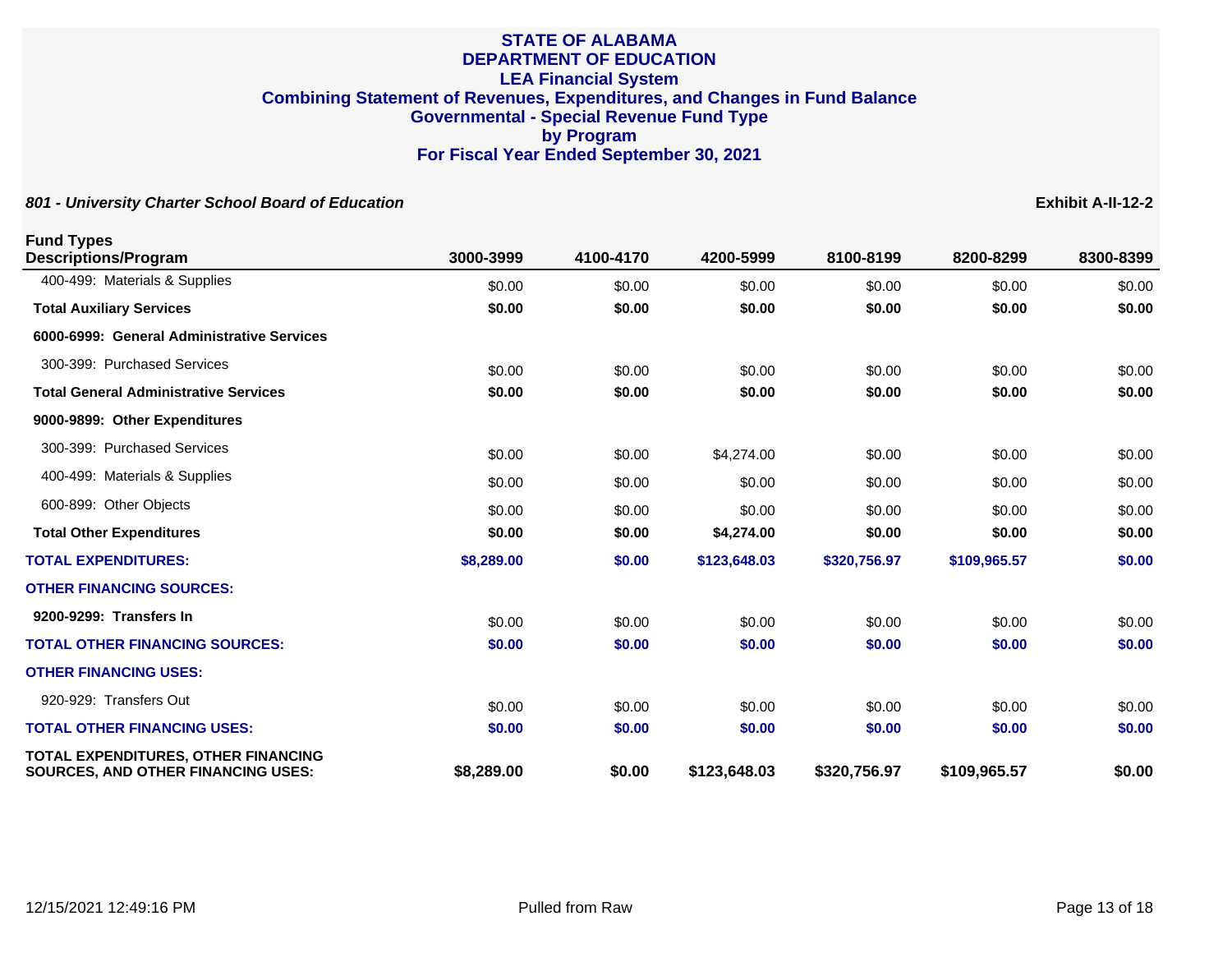| <b>Fund Types</b>                           |           |             |           |                |
|---------------------------------------------|-----------|-------------|-----------|----------------|
| <b>Descriptions/Program</b>                 | 8410-8419 | 8420-8429   | 8600-8699 | 9000-9997      |
| <b>REVENUES:</b>                            |           |             |           |                |
| 3000-5999: Federal Sources                  | \$0.00    | \$0.00      | \$0.00    | \$1,122,804.23 |
| 6000-7999: Local Sources                    | \$0.00    | \$0.00      | \$0.00    | \$268,369.60   |
| <b>TOTAL REVENUES:</b>                      | \$0.00    | \$0.00      | \$0.00    | \$1,391,173.83 |
| <b>EXPENDITURES:</b>                        |           |             |           |                |
| 1000-1999: Instructional Services           |           |             |           |                |
| 001-199: Personal Services                  | \$0.00    | \$0.00      | \$0.00    | \$0.00         |
| 200-299: Employee Benefits                  | \$0.00    | \$0.00      | \$0.00    | \$0.00         |
| 300-399: Purchased Services                 | \$0.00    | \$0.00      | \$0.00    | \$0.00         |
| 400-499: Materials & Supplies               | \$0.00    | \$0.00      | \$0.00    | \$0.00         |
| <b>Total Instructional Services</b>         | \$0.00    | \$0.00      | \$0.00    | \$0.00         |
| 2000-2999: Instructional Support Services   |           |             |           |                |
| 001-199: Personal Services                  | \$0.00    | \$0.00      | \$0.00    | \$0.00         |
| 200-299: Employee Benefits                  | \$0.00    | \$0.00      | \$0.00    | \$0.00         |
| 300-399: Purchased Services                 | \$0.00    | \$0.00      | \$0.00    | \$0.00         |
| 400-499: Materials & Supplies               | \$0.00    | \$0.00      | \$0.00    | \$0.00         |
| <b>Total Instructional Support Services</b> | \$0.00    | \$0.00      | \$0.00    | \$0.00         |
| 4000-4999: Auxiliary Services               |           |             |           |                |
| 001-199: Personal Services                  | \$0.00    | \$5,808.38  | \$0.00    | \$0.00         |
| 200-299: Employee Benefits                  | \$0.00    | \$3,431.31  | \$0.00    | \$0.00         |
| 300-399: Purchased Services                 | \$0.00    | \$64,785.49 | \$0.00    | \$0.00         |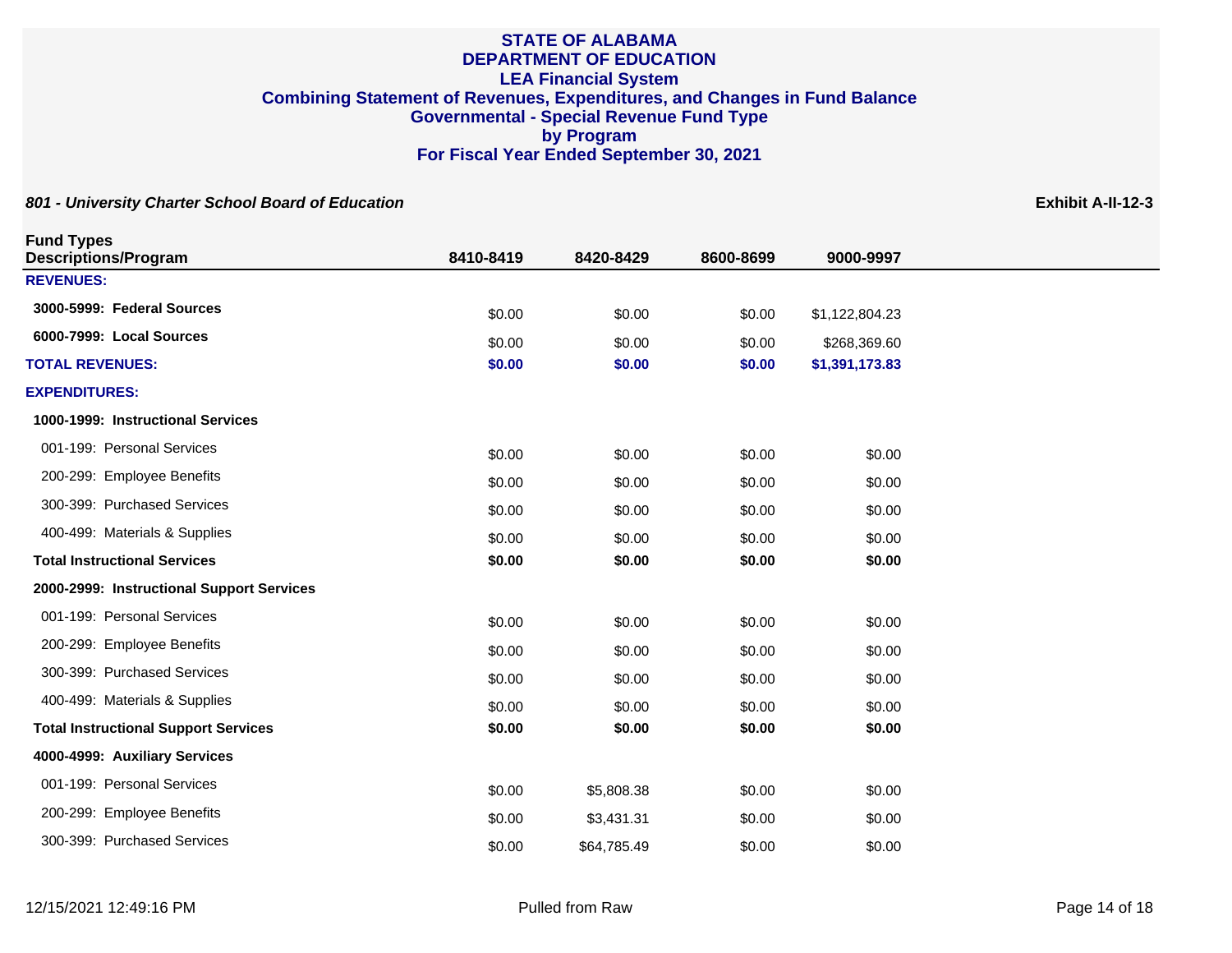| <b>Fund Types</b><br><b>Descriptions/Program</b>                                 | 8410-8419 | 8420-8429   | 8600-8699  | 9000-9997   |
|----------------------------------------------------------------------------------|-----------|-------------|------------|-------------|
| 400-499: Materials & Supplies                                                    | \$0.00    | \$4,660.80  | \$0.00     | \$0.00      |
| <b>Total Auxiliary Services</b>                                                  | \$0.00    | \$78,685.98 | \$0.00     | \$0.00      |
| 6000-6999: General Administrative Services                                       |           |             |            |             |
| 300-399: Purchased Services                                                      | \$0.00    | \$0.00      | \$6,878.60 | \$0.00      |
| <b>Total General Administrative Services</b>                                     | \$0.00    | \$0.00      | \$6,878.60 | \$0.00      |
| 9000-9899: Other Expenditures                                                    |           |             |            |             |
| 300-399: Purchased Services                                                      | \$0.00    | \$0.00      | \$0.00     | \$0.00      |
| 400-499: Materials & Supplies                                                    | \$0.00    | \$0.00      | \$0.00     | \$87.73     |
| 600-899: Other Objects                                                           | \$0.00    | \$0.00      | \$0.00     | \$46,149.36 |
| <b>Total Other Expenditures</b>                                                  | \$0.00    | \$0.00      | \$0.00     | \$46,237.09 |
| <b>TOTAL EXPENDITURES:</b>                                                       | \$0.00    | \$78,685.98 | \$6,878.60 | \$46,237.09 |
| <b>OTHER FINANCING SOURCES:</b>                                                  |           |             |            |             |
| 9200-9299: Transfers In                                                          | \$0.00    | \$0.00      | \$0.00     | \$33,951.00 |
| <b>TOTAL OTHER FINANCING SOURCES:</b>                                            | \$0.00    | \$0.00      | \$0.00     | \$33,951.00 |
| <b>OTHER FINANCING USES:</b>                                                     |           |             |            |             |
| 920-929: Transfers Out                                                           | \$0.00    | \$0.00      | \$0.00     | \$33,951.00 |
| <b>TOTAL OTHER FINANCING USES:</b>                                               | \$0.00    | \$0.00      | \$0.00     | \$33,951.00 |
| TOTAL EXPENDITURES, OTHER FINANCING<br><b>SOURCES, AND OTHER FINANCING USES:</b> | \$0.00    | \$78,685.98 | \$6,878.60 | \$46,237.09 |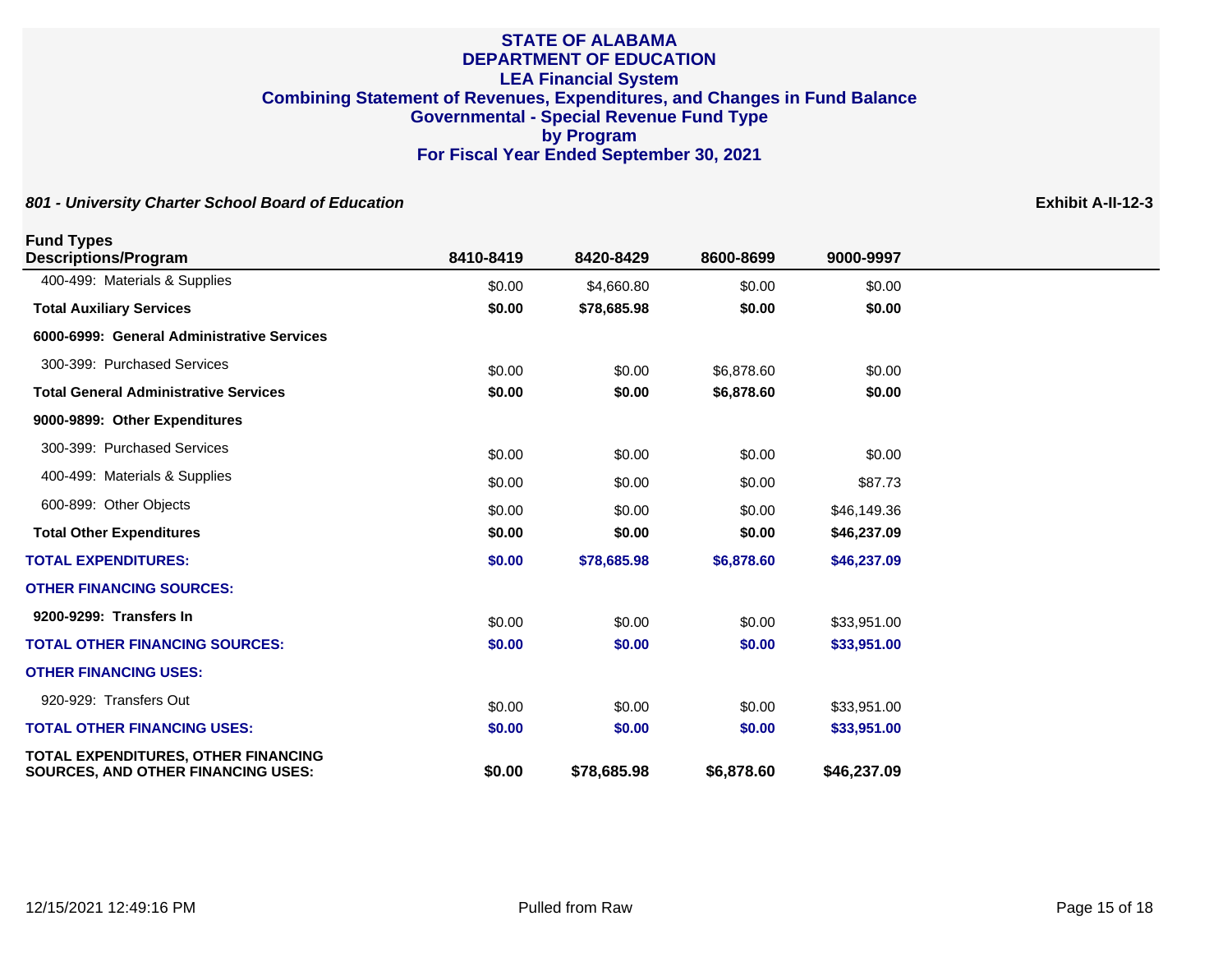| <b>Fund Types</b><br><b>Descriptions/Program</b>                                 | 1100-1199 | 1200-1299 | 1500-1699 | 1700-1799 | 1800-1899 | 2000-2999 |
|----------------------------------------------------------------------------------|-----------|-----------|-----------|-----------|-----------|-----------|
| <b>REVENUES:</b>                                                                 |           |           |           |           |           |           |
| 1000-2999: State Sources                                                         | \$0.00    | \$0.00    | \$0.00    | \$0.00    | \$0.00    | \$0.00    |
| <b>TOTAL REVENUES:</b>                                                           | \$0.00    | \$0.00    | \$0.00    | \$0.00    | \$0.00    | \$0.00    |
| <b>EXPENDITURES:</b>                                                             |           |           |           |           |           |           |
| 7000-7999: Capital Outlay                                                        |           |           |           |           |           |           |
| 300-399: Purchased Services                                                      | \$0.00    | \$0.00    | \$0.00    | \$0.00    | \$0.00    | \$0.00    |
| <b>Total Capital Outlay</b>                                                      | \$0.00    | \$0.00    | \$0.00    | \$0.00    | \$0.00    | \$0.00    |
| <b>TOTAL EXPENDITURES:</b>                                                       | \$0.00    | \$0.00    | \$0.00    | \$0.00    | \$0.00    | \$0.00    |
| TOTAL EXPENDITURES, OTHER FINANCING<br><b>SOURCES, AND OTHER FINANCING USES:</b> | \$0.00    | \$0.00    | \$0.00    | \$0.00    | \$0.00    | \$0.00    |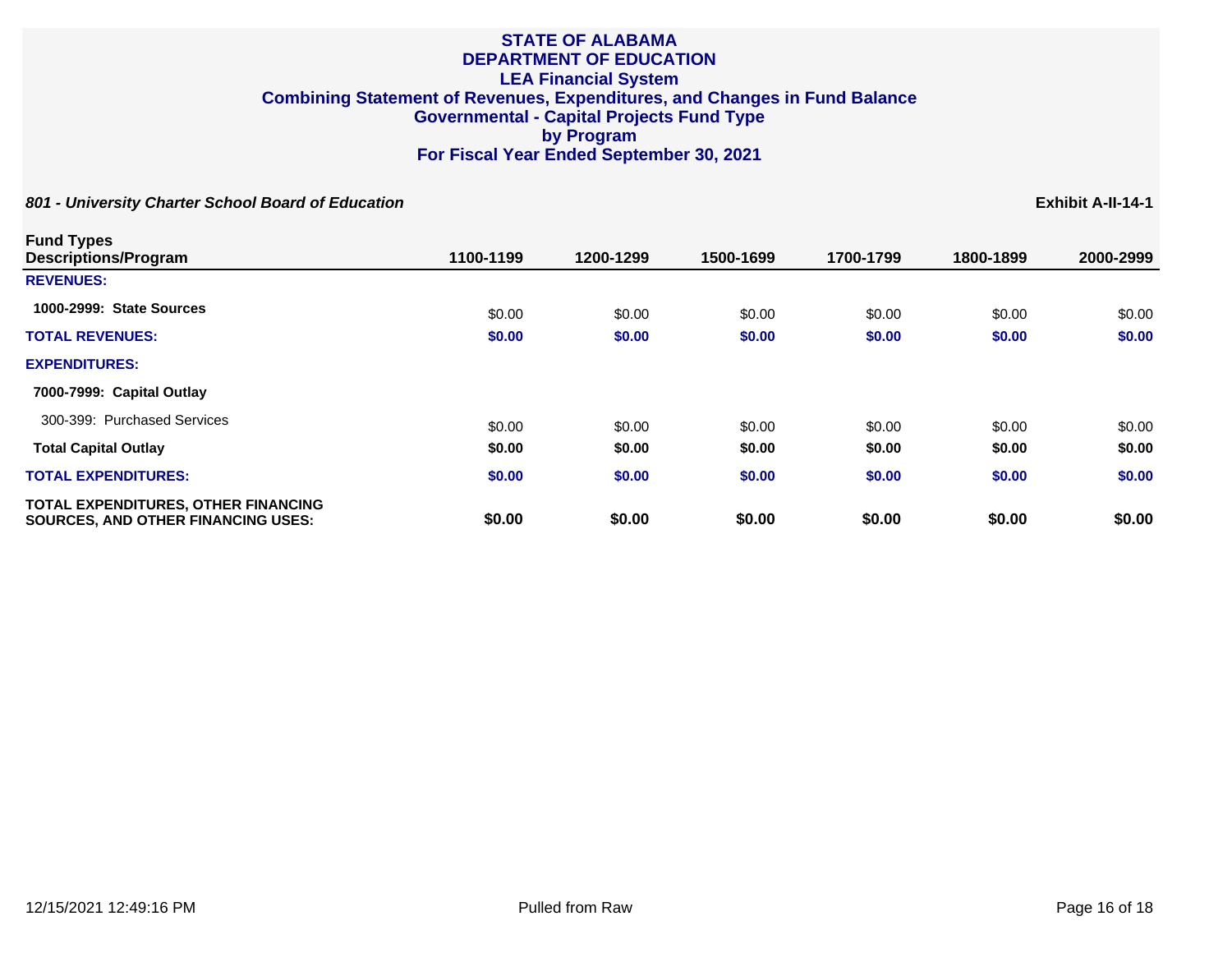**801 - University Charter School Board of Education Exhibit A-II-14-2**

**Fund Types Descriptions/Program 3000-3999 4100-4170 4200-5999 8100-8199 8200-8299 8300-8399 REVENUES: 1000-2999: State Sources 60.00** \$0.00 \$0.00 \$0.00 \$0.00 \$0.00 \$0.00 \$0.00 \$0.00 \$0.00 \$0.00 **TOTAL REVENUES: \$0.00 \$0.00 \$0.00 \$0.00 \$0.00 \$0.00 EXPENDITURES: 7000-7999: Capital Outlay** 300-399: Purchased Services 60.00 \$0.00 \$0.00 \$0.00 \$0.00 \$0.00 \$0.00 \$0.00 \$0.00 \$0.00 **Total Capital Outlay \$0.00 \$0.00 \$0.00 \$0.00 \$0.00 \$0.00 TOTAL EXPENDITURES: \$0.00 \$0.00 \$0.00 \$0.00 \$0.00 \$0.00 TOTAL EXPENDITURES, OTHER FINANCING SOURCES, AND OTHER FINANCING USES: \$0.00 \$0.00 \$0.00 \$0.00 \$0.00 \$0.00**